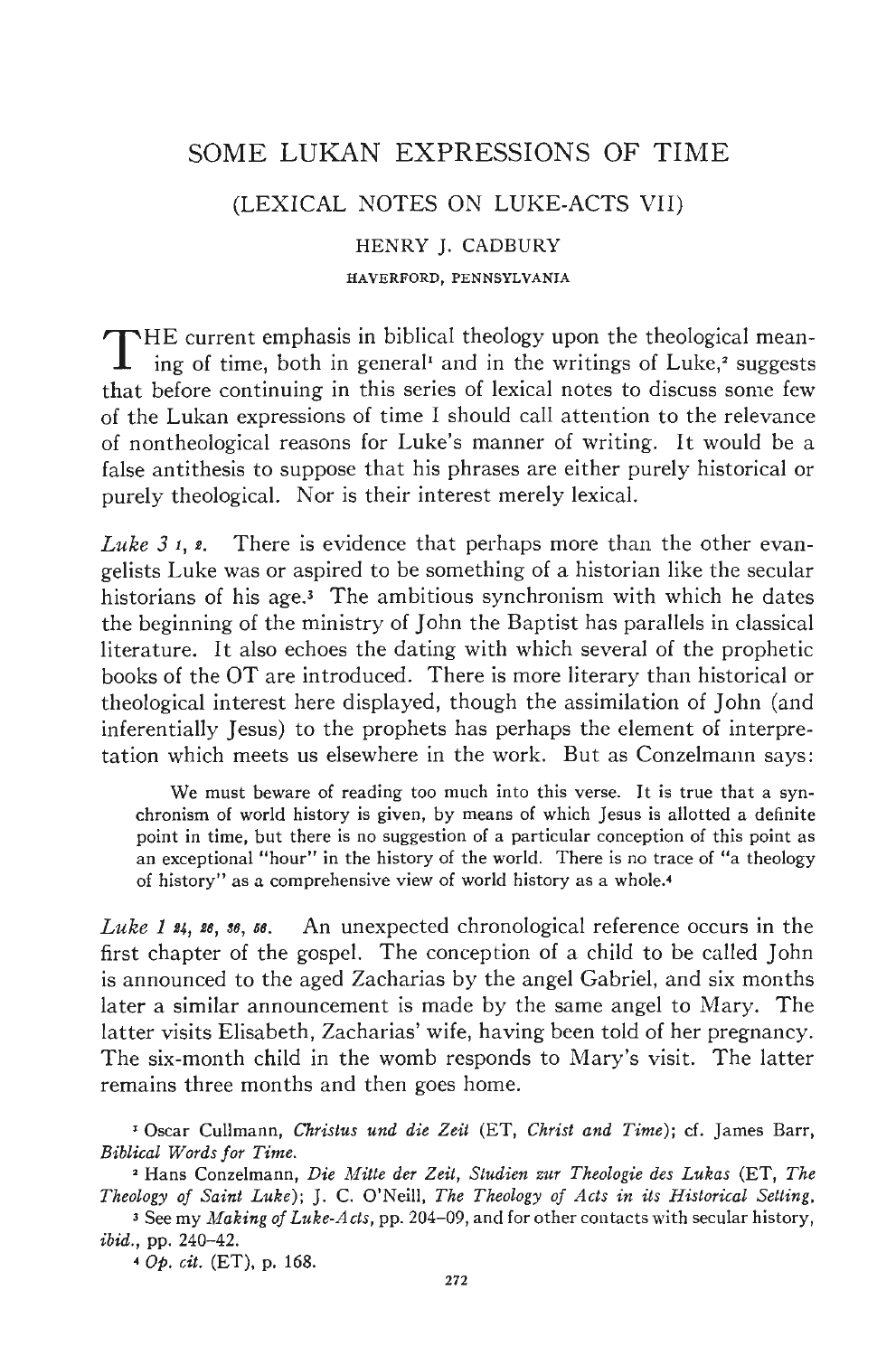But why is Mary's visit dated by the pregnancy of Elisabeth?s And why six months? This puts the births half a year apart. Some have tried to find an astrological connection or a physiological one; to others it has seemed an unintelligible eccentricity of the author. Perhaps it is an editorial manipulation of the editor who has in other ways deliberately interwoven the birth story of Jesus with that of John. This at least appears to be the solution of Eduard Norden in an interesting discussion of the passage.<sup>6</sup>

*Acts 1 4.* Again near the beginning of Acts we have some reference to time. In retelling the farewell scenes between Jesus and his disciples after the resurrection, in which both gospel and Acts emphasize the duty of remaining at Jerusalem until the Holy Spirit (or power) is received, the later book gives two spans of time, each beginning with the deathresurrection weekend. One shows how after forty days of association Jesus is taken up to heaven (Acts 14). Neither in Luke nor later in Acts is the length of this interval or the separation so explicitly described. The latter says he appeared "for some days" (13 31  $\epsilon \pi i \dot{\eta} \mu \dot{\epsilon} \rho \alpha s \pi \lambda \epsilon \dot{\epsilon} \sigma v s$ ), the former, whether we read only "departed from them" or also "and was taken up to heaven," leaves us without indication of the length of time since the resurrection.

This alternation in Luke's writing between variants of which one is more explicit than the other is not unusual. But for the explicit one here  $-$  an assumption to heaven after forty days  $-$  we have a parallel or rather two parallels not quite independent of each other. In addition to other similarity of structure both the Apocalypse of Baruch 76 4 and IV Ezra 14 23, 49 end with a period of forty days after which the seer is taken up to heaven. As I wrote before, "Their agreement with Acts in the detail of forty days before an ascension is a striking coincidence if nothing more."7 Literary dependence, either way, is not probable with Acts. Shall we regard it as a matter of common folklore?

*Acts 2 t.* The other periodization early in Acts overlaps the interval already mentioned, but is quite independently<sup>8</sup> presented. It dates a different terminal event, the coming of the Spirit upon the disciples in Jerusalem. And the calendar date is the annual day of Pentecost. Both

*s* This method of dating one conception by another is all the more arbitrary if there was no close family relationship between them. According to Luke Zacharias was a priest and his wife also descended from Aaron (tribe of Levi). Joseph was of the family of David (tribe of Judah). Mary's tribal background is not indicated, and  $\sigma \nu \gamma \gamma \epsilon \nu$  is (1 36) may mean, like  $\sigma v \gamma \gamma \epsilon v \dot{\gamma} s$ , merely fellow Jew(ess). Nothing else in the story suggests closer kinship between the families.

<sup>6</sup>*Die Geburt des Kindes, Geschichte einer religiosen Idee,* pp. 99-105.

<sup>7</sup>*Beginnings of Christianity* (Part I, *The Acts of the Apostles),* v, p. 18, n. 2.

<sup>8</sup> Independently, unless the indefinite phrase in Acts 1 5 (ov  $\mu \in \hat{\mathcal{A}}$   $\pi$ o $\lambda \lambda$ às  $\tau \alpha \nu \tau \alpha s$  $\dot{\eta}\mu\dot{\epsilon}\rho$ as) refers to the (week's?) interval between the ascension and Pentecost.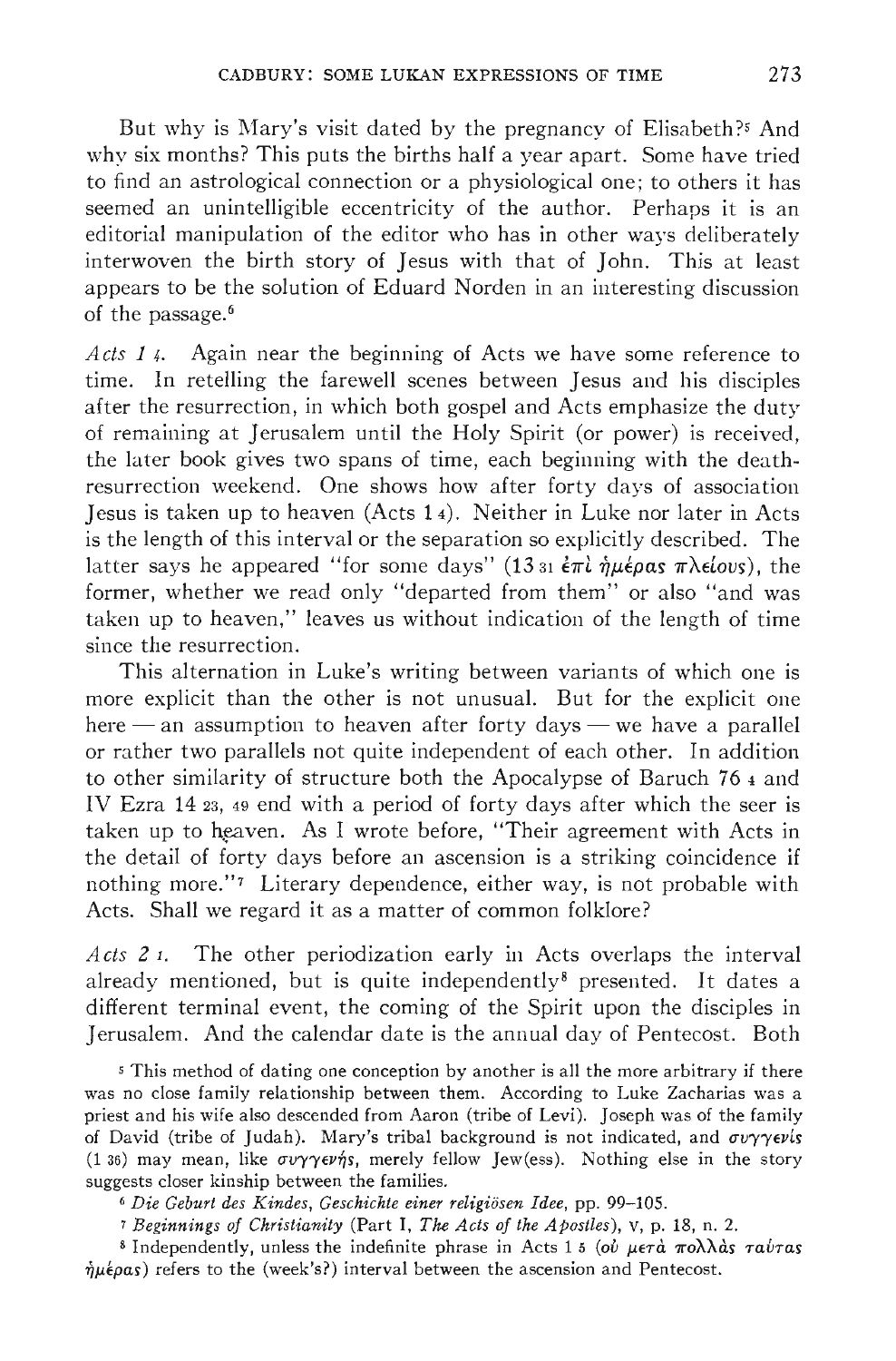in the use of "day" before the name of a festival and in the use of the verb  $\sigma v \mu \pi \lambda n \omega \hat{v} \sigma \theta \alpha \iota$  in Acts 2 1 we have marks of Lukan style.<sup>9</sup>

But there is, I believe, something else effective here. The pouring out of tongues, cancelling the story of the tower of Babel, has analogies or contrasts in Jewish lore. These come from the OT and are expanded by Philo and Josephus, and one of them, the giving of the law on Mount Sinai, is traditionally dated, at least in the Talmud, on the day of Pentecost.'•

*Acts 22 e; 26* 1s. Finally in this connection may be mentioned the fact that among other variations between the three accounts in Acts of Paul's conversion, two state the time as noon: 22  $\epsilon$   $\pi \epsilon \rho \partial \rho \mu \partial \rho \partial \rho \partial \alpha \nu$ , 26 13  $\dot{\eta}$ *μέραs μέσηs, while the first account in ch.* 9 has no equivalent. What is the reason for mentioning midday? Is it to facilitate emphasis upon the brightness of the light? This is suggested at 26 13 by the phrase  $\hat{v}\pi\hat{e}\rho\tau\hat{n}\nu$ λαμπρότητα τοῦ ήλίου. Compare the English title of Robert Jungk's volume, *Brighter Than a Thousand Suns.* But in the other passages there is no such contrast. Is it to contrast with the uncertainty of night revelations, as we say: "in broad daylight"?" Is it mentioned because Paul's blindness is a sequel and blindness is most superlative at noon?<sup>12</sup>

I have raised these questions before in an unpublished paper read to this Society in 1931. Here I content myself with a few suggestions. The reference to noon is not to be explained merely by saying that it happened then, or by the suggestion that in these passages where Paul himself is speaking it is a mark of personal reminiscence.<sup> $13$ </sup> References to time have often some underlying reason in the mind or imagination of the writer, as we can see when they are added to the source. Without knowing it, an historian can assume that certain events occurred by night, because probably done by stealth. So, according to Acts, Paul's escape from Damascus over the wall<sup>14</sup> and his transfer under heavy guard from Jerusalem towards Caesarea's both occurred at night. Noon was a natural hour for other occurrences, like midday thirst and its satisfaction at a well.<sup>16</sup> Josephus adds to a well-side scene *μεσημβρίαs ovons*, though there is nothing to that effect in his source, $17$  and in a somewhat different

*<sup>9</sup>*See *Beginnings,* IV, p. 16 (Lake's note *ad loc.).* 

<sup>to</sup> Bab. Pesahim 68b. See more fully in *Beginnings of Christianity*, **v**, pp. 114-16.

<sup>11</sup> B. H. Streeter, *The Four Gospels*, p. 384, gives an example of a modern preacher adding precisely that phrase quite gratuitously in reporting another appearance of Jesus in the New Testament, "to *500* brethren at one time" (I Cor 15 6).

<sup>12</sup> Deut 28 28 f.; Isa 59 10.

<sup>13</sup> Cf. E. Hirsch,  $ZNTW$ , 28 (1929), p. 310: "das hat ganz die Zufälligkeit der persönlichen Erinnerung."

 $14925$ . II Cor 11 33 has no reference to time for the same event.

'5 23 23 and 31.

<sup>16</sup> John 4 6 (ὤρα  $\tilde{n}$ ν ώς ἕκτη).

*•1 Antt.* 2, 11, 1 (§ 257); contrast Exod 2 16.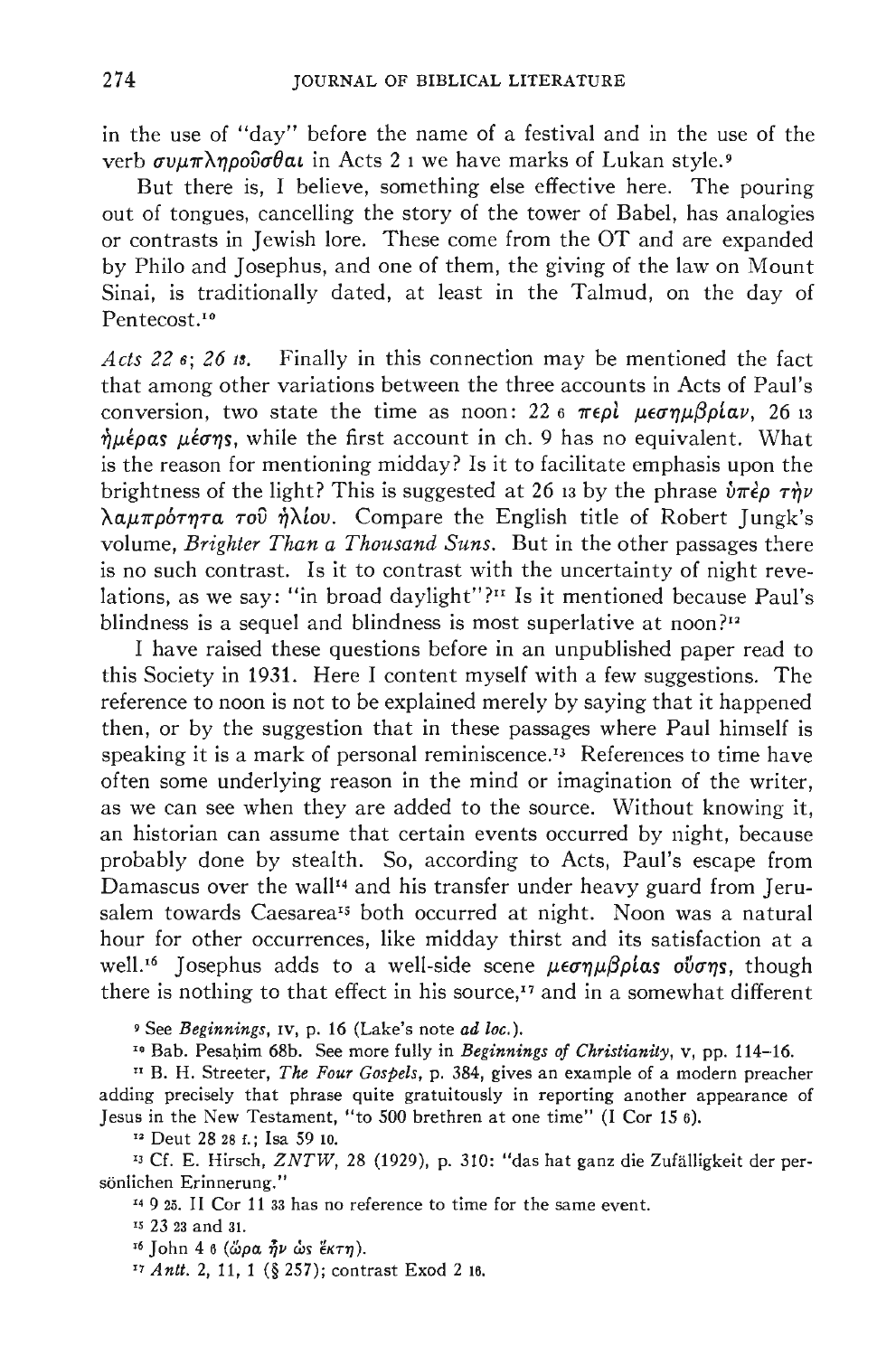situation he says, again with nothing equivalent in his source, that Boaz came to the city  $\tilde{\eta} \delta \eta$   $\mu \epsilon \sigma$ oύσης της ήμέρας.<sup>18</sup>

But Paul's experience is a supernatural visitation. Ps 91 6 in the Greek and Latin and in the Hebrew as it was understood refers not merely to impersonal "destruction that wastes" at noon day but to a  $\delta a\mu b\nu o\nu$ μεσημβρινόν. In its Latin form *(meridianus daemon)* this has become the technical term for a whole development of folklore. Of course there are other theophanies in the Bible at noon, including the visit to Abraham at Mamre as he sat at the door of his tent in the heat of the day (Gen 18 1), and in Acts the vision of Peter at Joppa about the sixth hour.'9 And there are theophanies at other times, to Adam in the garden in the cool of the day (Gen 3 s) and to Lot at the gate of Sodom in the evening (Gen 19 1). Luke himself mentions theophanies at night.<sup>20</sup>

But the noon hour appears in similar context outside the Jewish tradition. Not only minor or infernal deities in the Graeco-Roman mythology are associated with that hour, but sometimes major deities. Without citing ancient literature and modern discussion, I simply throw out the suggestion that even in so Jewish a book as Acts, what may be a motif of international folklore has played here some unconscious part, as I am persuaded is the case with some other phenomena in Luke-Acts.

The following expressions of time are so familiar and seem so natural in English and even in Greek that comment on them may appear to be superfluous. Yet they each raise some questions of ancient practice and to that extent may be regarded as lexical phenomena.

*Decimal or semidecimal numbers for years of age.* Luke 3 23 reads *KaL*  aύτος ήν 'Inσούς αρχόμενος ώσει έτων τριάκοντα. Those who hope to use this passage in connection with other data for a chronology of Jesus' career must have often asked themselves how exactly the number thirty is to be taken. Does the  $\omega \sigma \epsilon \ell$  warn the reader that his thirtieth was his nearest birthday or that there is two or three years' leeway in each direction, so that any age from 27 to 33 may be included? Furthermore is not 30 by itself a round number in Greek as in English?

Having for many years read the volumes of Greek papyri as they were published, I formed the impression that the ages of adults which were

<sup>18</sup> Antt. 5, 9, 4,  $(\S$  332); contrast Ruth 4 1, 2. Gravitation to noon occurs in Schweitzer's reconstruction of Jesus' death: "At midday of the same day -- it was the 14th Nisan ... - Jesus cried aloud and expired" *(Quest of the Historical Jesus,* p. 397), whereas Matt 27 46 and Mark 15 34 say expressly "about the ninth hour." Cf. note 30.

'9 Acts 10 9. In Acts 11 *5* the trance is rehearsed again but with no reference to time. 20 Acts 16 9; 18 9; 23 11; 27 23. See *The Making of Luke-Acts,* p. 250 n., with reference

to similar practice in the addenda of Josephus to his sources. It is perhaps noteworthy that Luke does not call these night experiences dreams, as Matthew would have done.

" George Milligan, *Selections from the Greek Papyri,* and *Select Papyri,* ed. by A. S. Hunt and C. C. Edgar, II.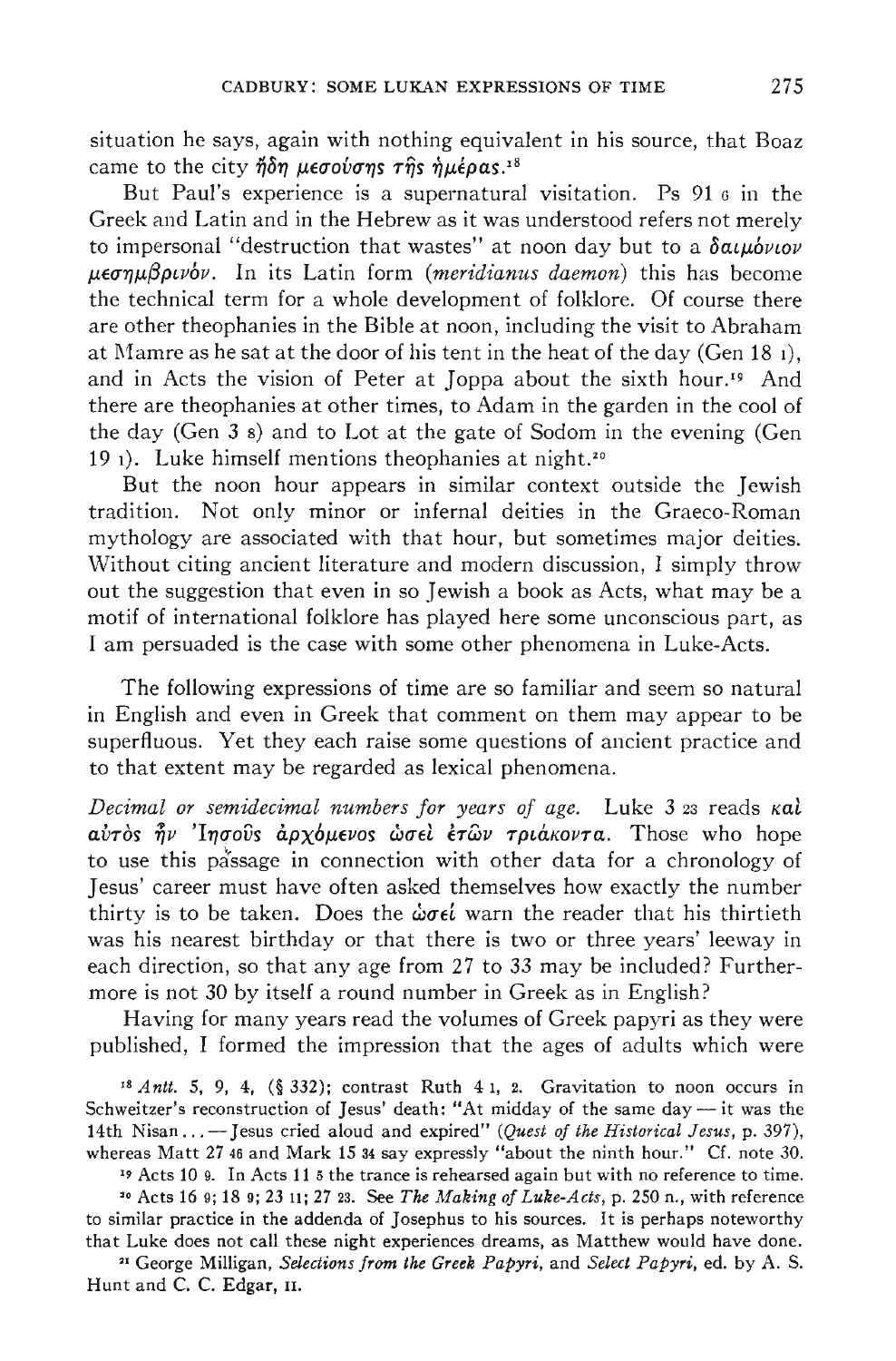given in them tended to occur for the multiples of five far out of proportion to the other numbers. I kept no record, but in order to test the impression I have lately gone over the years of age in two convenient selections of secular papyri<sup>21</sup> in the general period of the NT, and I find the impression confirmed.<sup>22</sup> The actual proportion of multiples of five to other figures is normally two to eight, but in the year ages of these collections the ratio is just about even between multiples of five and the other numbers.

It might be supposed that the use of  $\dot{\omega}s$  in these papyri indicated that the numbers given were approximate,<sup>23</sup> while those without  $\dot{\omega}$ s were more definite. On the contrary the papyri give us in some lists mixed numbers with  $\dot{\omega} s^{24}$  and in other lists mixed numbers without it.<sup>25</sup> Since the papyri in question come from official documents where exact dating and other details, like identifying scars or value of personal property, are systematically included, and where also census records were soon kept, this tendency to decimal or semidecimal estimates of age is rather striking. Perhaps this means that Luke's thirty years is also an estimated number. His Jewish background might have yielded seven or forty, and he does have forty days (Luke 4 2) and forty or four hundred years (Acts 7 6, 23, 30, 36) following his sources. But  $\dot{\omega} \sigma \epsilon \dot{\ell}$ , a favorite word with Luke, is not limited by him, to round numbers, any more than is  $\dot{\omega}s$  in the papyri. The analogy of the papyri is alone sufficient reason for thinking that thirty by itself would be a round number and that the age of Jesus was not more exactly known to Luke. Jesus was somewhere in between approximately twenty-five and approximately thirty-five years old. Thirty was not necessarily his nearest birthday.

 $\omega \rho a$  *with*  $a\dot{v} \tau \dot{\eta}$ . The Greek word  $\omega \rho a$  in the classical period of the language was used for any short span of time. Later it was appropriated to mean also the specific short period that we call the hour. Both uses existed side by side in hellenistic Greek writers as in Luke-Acts. Belonging

<sup>22</sup> In the texts, the word  $\frac{\partial \psi}{\partial x}$  is represented by an abbreviation. The numeral follows and is expressed by letters of the alphabet, not by words.<br><sup>23</sup> For example, Milligan, no. 16 (=B. G. U. 975. Deed of divorce, A.D. 45): age of

husband about 25 years, age of wife about 20 years, age of her guardian and kinsman about 30 years. I omit names and identifying scars. 24 Hunt and Edgar, no. 328 (Sworn declaration of four priests as floodgate guards

A.D. 28): ... about 21 years ... about 45 years ... about 40 years ... about 39 years (with identifying scars); no. 343 ( $=$  P. Ryl. 90. Nomination for compulsory service, early iii/A.D.): about  $46...$  about  $30...$  about  $45...$  about  $25...$  about  $35...$  about  $25...$  about  $25$  (with valuation of property).

<sup>25</sup> *Ibid.*, no. 311 (Registration of a slave child, A.D. 124): ... 35 years ... 45 years. *Ibid.,* no. 313 (=P. Tebt. 322. Return for house-to-house census A.D. 189): ... 61 years . . . 30 years . .. 40 years . .. *5* years ... 18 years ... 22 years ... 18 years. (By "mixed numbers" is meant those that are and those that are not multiples of five.)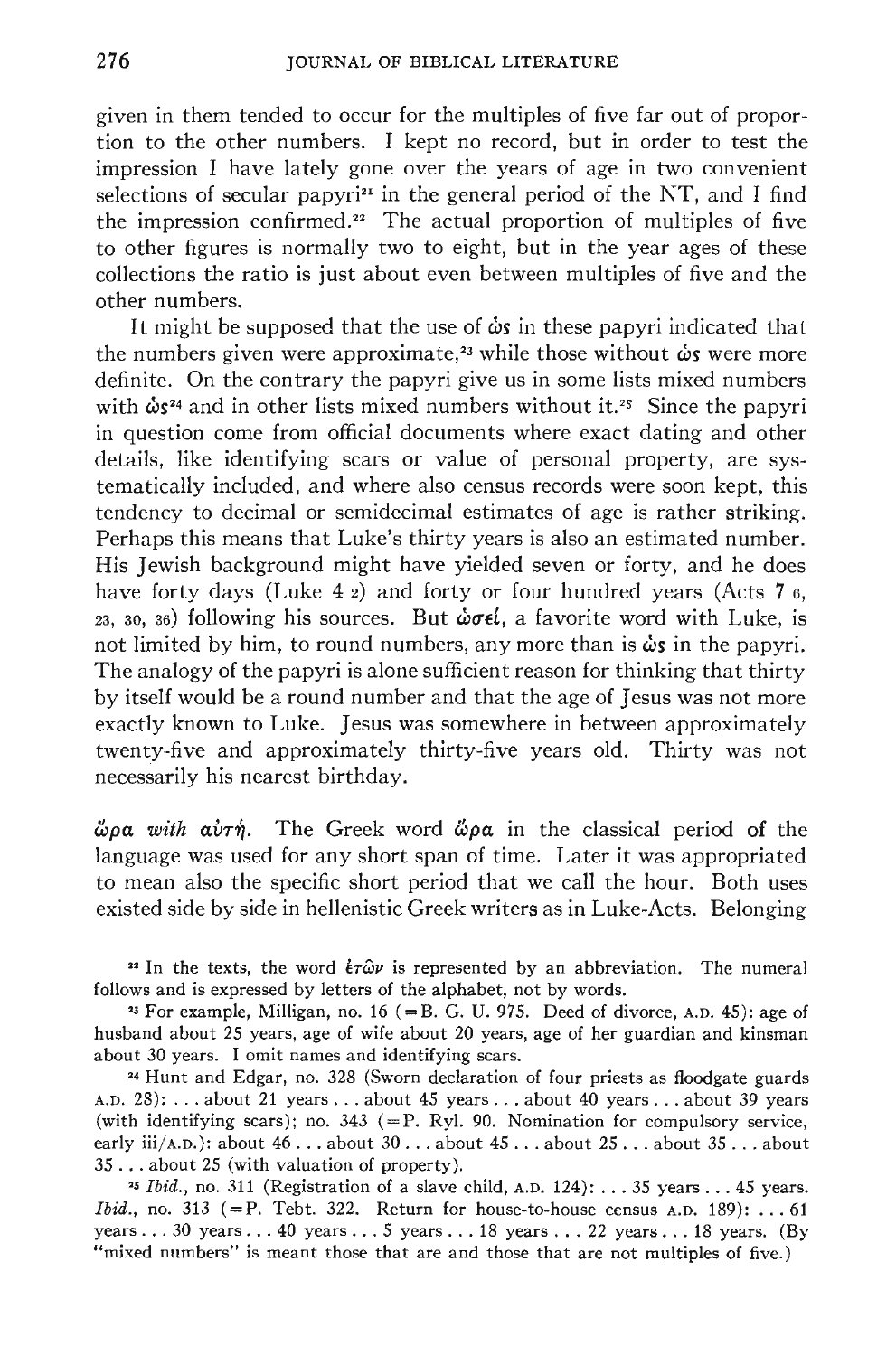to the first usage is the characteristic Lukan  $(\epsilon v)$   $\alpha \nu \hat{\eta}$   $\tau \hat{\eta}$   $\omega \rho \alpha^{i}$ .<sup>16</sup> occurs at Luke 2 38; 7 21 (D); 10 21; 12 12; 13 31; 20 19; 24 33; Acts 16 1s; 22 13. At Luke 7 21 other MSS read  $\epsilon \nu$   $\epsilon \kappa \epsilon \nu \eta$   $\tau \hat{\eta}$   $\omega \rho \alpha$ . In the parallel to Luke 12 12 Mark 13 11 reads  $\epsilon \nu$   $\epsilon \kappa \epsilon \nu \eta$   $\tau \hat{\eta}$   $\omega \rho \alpha$ . The Lukan peculiarity has not to do with the word  $\mathring{\omega}$ *pa* but with the pronoun. Hence it does not specially concern us here.  $a\dot{v}\tau\dot{\phi}s$  *is evidently equivalent to*  $\dot{\epsilon}\kappa\epsilon\hat{\iota}\nu$ *os*  $\dot{\phi}$ or *OVTOS* 0 or even to 0 *avT6s* ("the same").

*wpa for a division of the day.* The use of hour for a more regular space of time, approximately one twelfth of an equinoctial day, and less often instead of "watches" for portions of the night, occurs in Luke-Acts and in other NT narratives. The ordinal numerals have to be changed from a day beginning at dawn to suit the modern different twelve-hour cycles before and after noon in a day reckoned from midnight to midnight, $27$  but otherwise seem to us perfectly natural. We accept as entirely familiar the argument in John's gospel (11 9), "Are there not twelve hours of the day?"

But this division had not always existed. The use of  $\omega \rho \alpha$  with an ordinal numeral is cited by Liddeii-Scott-J ones from no Greek literature before the NT, and from other early Greek only from a single inscription of the first century B.C. This apparent limitation has led one scholar<sup>28</sup> to infer from the occurrence of the phrase  $\pi \epsilon \rho \hat{i}$   $\ell \kappa \tau \eta \nu \omega \rho \alpha \nu$  in an undated work that the work could not have been written before the time of the Roman empire.

This is almost certainly wrong. The usage is said to have begun about the time of Hipparchus, and an elaborate answer<sup>29</sup> to the scholar already mentioned has recently been published, giving evidence that phrases of this sort were abundant in literature at least in the last two centuries before Christ. Already W. Bauer in his *Wörterbuch* had listed as illustrating the same idiom Aristeas and Plutarch and inscriptions and papyri from two or three centuries before Christ.

*wpa with ordinal numerals of three-hour intervals.* If we may accept as fully idiomatic for NT times the phrases, *first hour, second hour,* etc., we may also ask whether all these phrases were used with equal frequency and precision, just as we asked about the numerals for years of age.

•6 See Hawkins, *Horae Synopticae•,* p. 16; J. H. Moulton, *Vocabulary of the Greek New Testament, p. 94, and Grammar of New Testament Greek, Prolegomena, p. 91. W. F.* Howard, *ibid.,* II, p. 432, denies that this is a Semitism because of hellenistic parallels and because of its occurrence in Acts in two passages not suspected of Semitic background. But Matthew Black, *An Aramaic Approach to the Gospels and Acts•,* pp. 78-81, thinks it represents not one but two Aramaic originals which readily coalesce.

<sup>27</sup> There was, of course, another kind of day, by the Jewish reckoning from sunset to sunset, but I am not aware of its influence on Luke-Acts unless it be in the use of *brt-*  $\phi\omega\sigma\kappa\omega$  at Luke 23 54. Cf. Matt 28 1.

' 8 Chion of Heracles, ed. by During, *Acta Univ. Gotob.,* 57, *5* (1951), pp. 15, 97.

•• Jonas Palm, "Eine Bemerkung tiber wpa=Stunde," *Eranos,* 57 (1959), pp. 72-73·